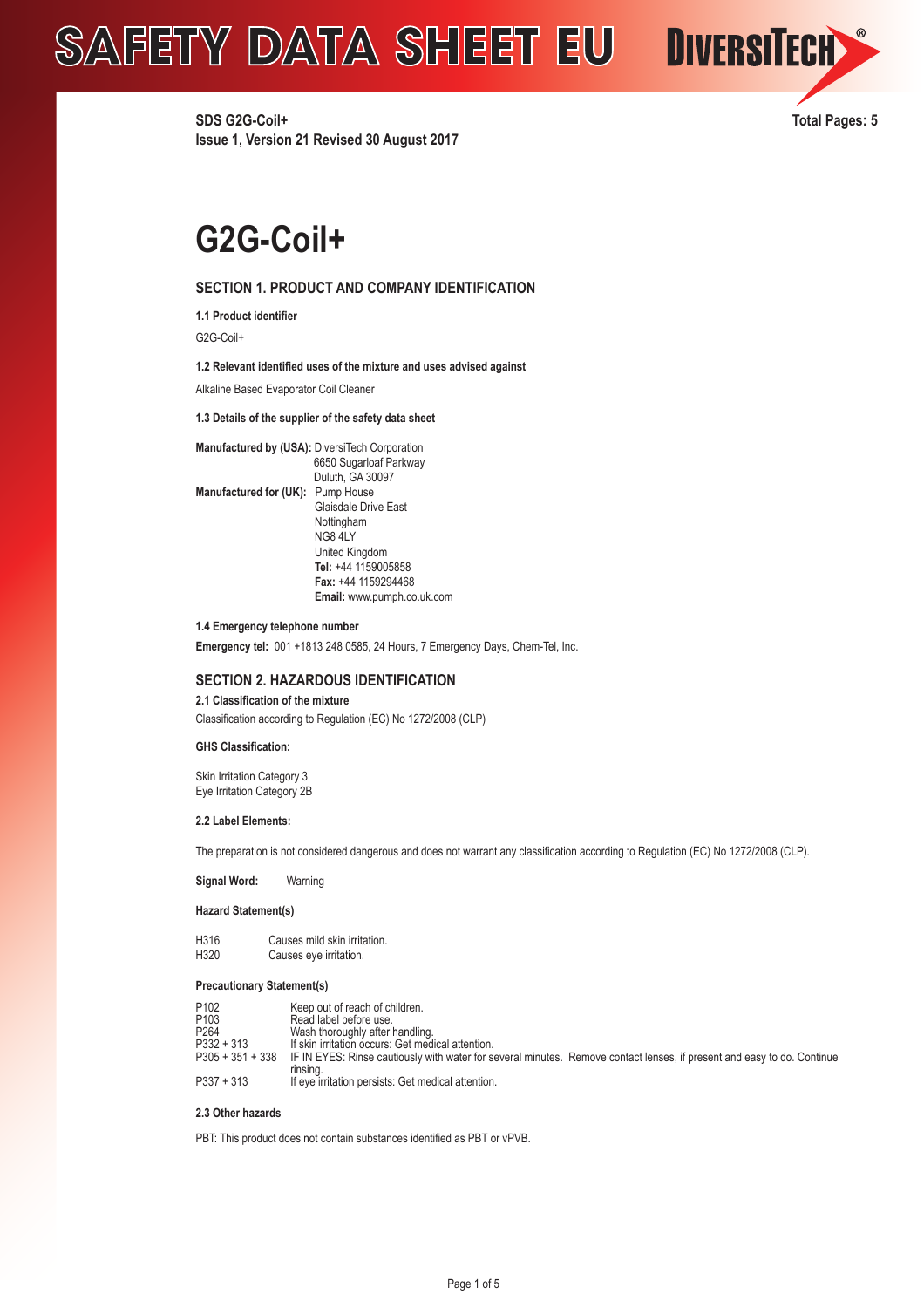# **G2G Coil+**

# **SECTION 3. COMPOSITION/INFORMATION ON INGREDIENTS**

**3.1 Substances**

| INGREDIENT | CAS No.             | EINECS No. | % or Range |
|------------|---------------------|------------|------------|
| Water      | 7732-18-5 231-791-2 |            | $90 - 95$  |

Proprietary mixture Not required Not required 5-10 of non-toxic surfactants

#### **3.2 Mixtures**

No further information

# **SECTION 4. FIRST AID MEASURES**

#### **4.1 Description of first aid measures**

Skin contact - mmediately flush skin with plenty of water for at least 15 minutes. Remove all contaminated clothes and footwear immediately unless stuck to skin. If irritation develops or persists, get medical attention. Wash clothing before reuse.

**DIVERSITECH** 

**Eye contact -** Immediately flush eyes with plenty of water for 15 minutes, lifting lower and upper eyelids occasionally. If relevant, remove contact lenses. Get medical attention immediately after administering first aid.

**Ingestion -** Do not induce vomiting. Get medical attention immediately.

**Inhalation -** Remove casualty from exposure ensuring one's own safety whilst doing so. If not breathing give artificial respiration. If breathing becomes laboured, give oxygen. Consult a physician.

# **4.2 Most important symptoms and effects, both acute and delayed**

When ingested, symptoms include temporary discomfort, nausea, vomiting and diarrhoea.

#### **4.3 Indication of any immediate attention and special treatment needed**

Medical attention is required immediately if ingested.

## **SECTION 5. FIREFIGHTING MEASURES**

# **5.1 Extinguishing media**

Suitable extinguishing media for the surrounding fire should be used.

## **5.2 Special hazards arising from the substance or mixture**

Non-flammable. Will not explode. May evolve carbon monoxide, carbon dioxide, and other unidentified fragments if this product is involved in a fire.

### **5.3 Advice for fire-fighters**

Wear self-contained breathing apparatus. Wear protective clothing to prevent contact with skin and eyes.

# **SECTION 6. ACCIDENTAL RELEASE MEASURES**

**6.1 Personal precautions, protective equipment and emergency procedures** 

Uncontaminated product can be recovered and used as directed. Product contaminated with hazardous material should be dealt with on the basis of the hazardous component (s).

### **6.2 Environmental precautions**

Do not discharge into drains or rivers. Contain the spillage using bunding.

#### **6.3 Method for cleaning up**

Absorb into dry earth or sand. Transfer to a closable, labelled salvage container for disposal by an appropriate method.

**6.4 Reference to other sections**

Please refer to Section 8 for details on protective wear. Refer to section 13 of SDS for suitable method of disposal.

# **SECTION 7. HANDLING AND STORAGE**

**7.1 Precautions for safe handling** 

Wash hands after handling. Wash clothing after handling.

**7.2 Condition for safe storage, including any incompatibilities**

Keep container tightly closed. Protect from physical damage. Store in a cool, dry, ventilated area away from sources of extreme heat moisture and incompatibilities.

**7.3 Specific end use(s)**

No further details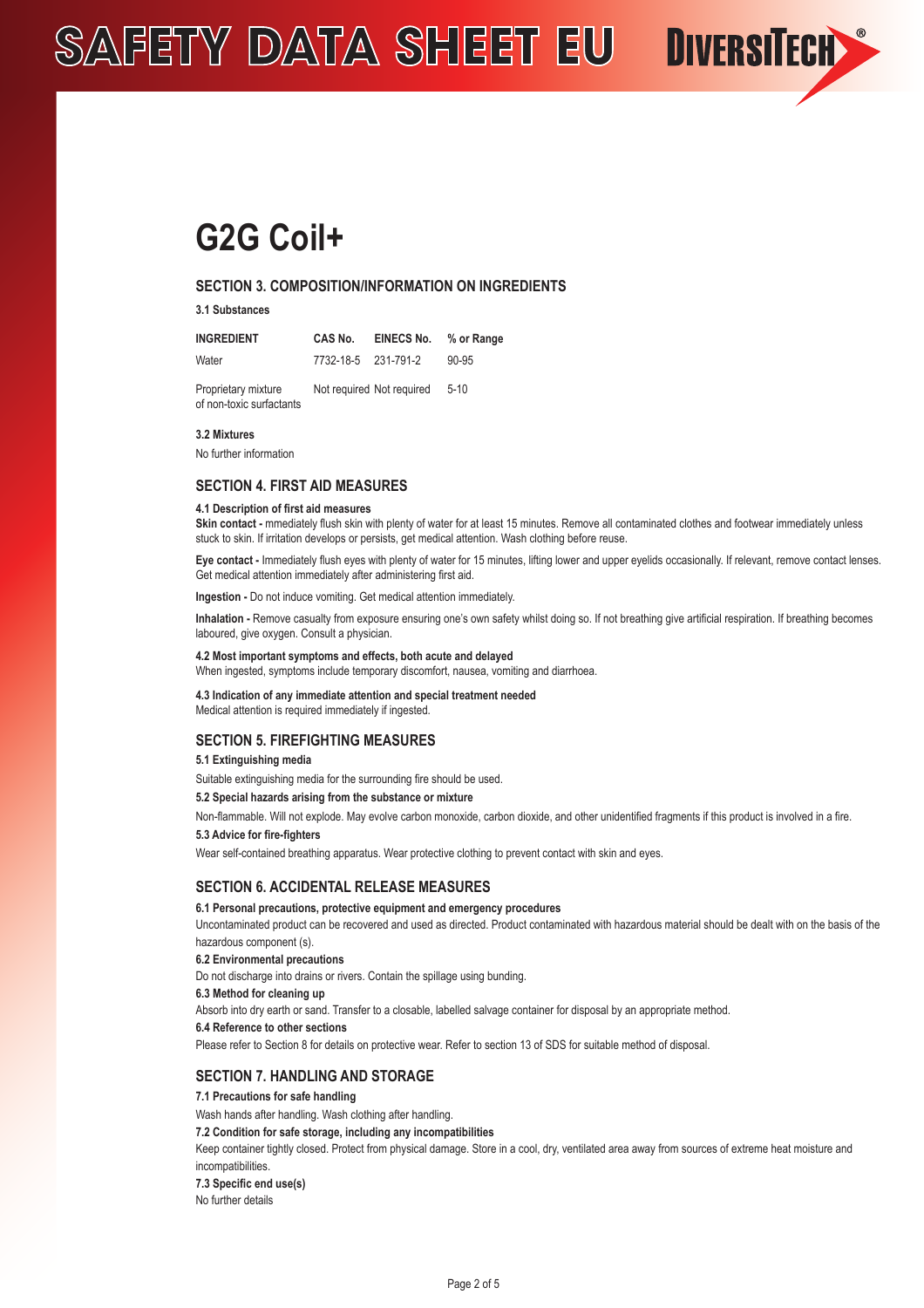# **G2G Coil+**

# **SECTION 8. EXPOSURE CONTROLS/PERSONAL PROTECTION**

**8.1 Control parameters** 

Not relevant.

**8.2 Exposure controls**

A system of local and/or general exhaust is recommended to maintain fresh air.

**Eye/face protection:** Use chemical safety goggles and/or a full face shield where splashing is possible. Maintain eye wash fountain and quick-drench facilities or a source of running water in the work area. **Skin protection:** 

*Hand protection:* Use impermeable gloves to minimise prolonged skin contact. Wash hands after handling this material and before eating or smoking.

**DIVERSITECH** 

**Other:** No specific requirement.

**Respiratory protection:** Not required during normal use. **Thermal hazards:** Not relevant.

# **SECTION 9. PHYSICAL AND CHEMICAL PROPERTIES**

**9.1 Information on basic physical and chemical properties**

| Dark blue liquid   |
|--------------------|
| Soap-like odour    |
| No data available  |
| $7.5 - 9.5$        |
| -1 °C              |
| 104 °C             |
| No data available  |
| (Water = $1$ ) > 1 |
| No data available  |
| Same as water      |
| Same as water      |
| 1.05               |
| Miscible in water  |
| No data available  |
| No data available  |
| No data available  |
| No data available  |
| No data available  |
| No data available  |
|                    |

**9.2 Other Information**

No further details

# **SECTION 10. STABILITY AND REACTIVITY**

**10.1 Reactivity** Stable under normal conditions. **10.2 Chemical Stability** Stable under normal conditions. **10.3 Possibility of Hazardous Reactions** In combustion emits toxic fumes of carbon dioxide / carbon monoxide. During combustion other unidentified fragments may be emitted. **10.4 Conditions to Avoid** Heat. Incompatibles **10.5 Incompatible Materials** Strong oxidising agents. Strong acids. **10.6 Hazardous Decomposition Products** In combustion emits toxic fumes of carbon dioxide / carbon monoxide. During combustion other unidentified fragments may be emitted.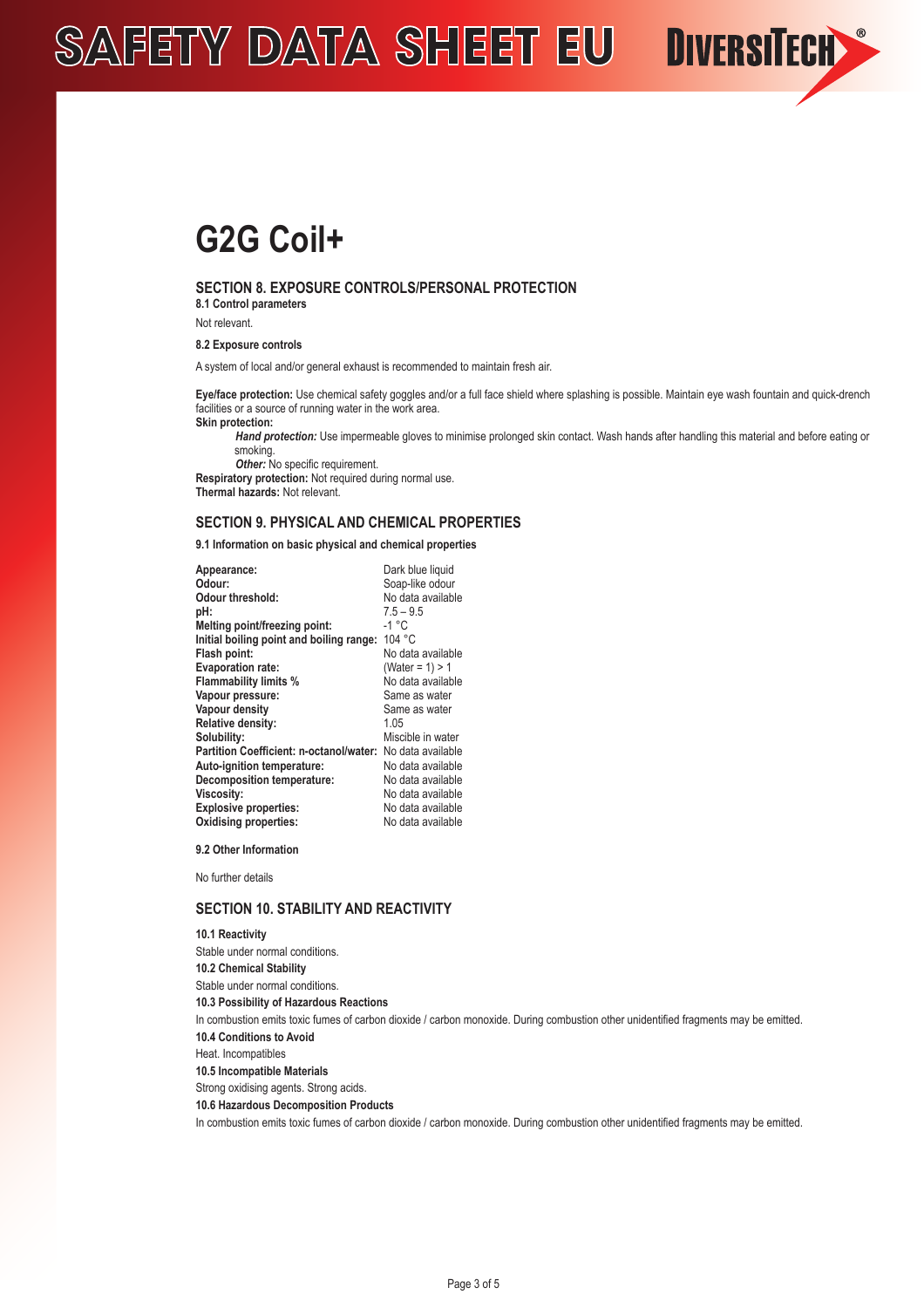# **G2G Coil+**

## **SECTION 11. TOXICOLOGICAL INFORMATION**

**11.1 Information on toxicological effects:**

- **11.1.1 Acute Toxicity:** No acute effects expected. Swallowing may cause temporary discomfort, nausea, vomiting and diarrhoea.
- **11.1.2 Irritation:** Contact with skin may cause irritation in sensitive individuals. Eye contact causes irritation and redness.
- **11.1.3 Corrosive:** Not corrosive.
- **11.1.4 Sensitisation:** Not expected to be a sensitizer
- **11.1.5 Repeated dose toxicity:** Not expected to be of concerns.
- **11.1.6 Carcinogenicity:** Not expected to be carcinogenic.
- **11.1.7 Mutagenicity:** Not expected to be mutagenic.

**11.1.8 Toxicity for reproduction:** Not expected to be toxic for reproduction.

**11.1.9 Route of exposure:** Skin Contact

S**ymptoms related to the physical, chemical and toxicological characteristics:** Swallowing may cause temporary discomfort, nausea, vomiting and diarrhoea.

**DIVERSITECH** 

# **SECTION 12. ECOLOGICAL INFORMATION**

**12.1 Toxicity**

This product is not expected to be of ecotoxicological concern.

**12.2 Persistence and degradability**

Biodegradable

**12.3 Bioaccumulative potential**

No bioaccumulation potential

**12.4 Mobility in soil**

Readily absorbed into soil.

#### **12.5 Results of PBT and vPvB assessment**

This substance is not identified as a PBT substance.

**12.6 Other adverse effects**

Negligible ecotoxicity

# **SECTION 13. DISPOSAL CONSIDERATIONS**

#### **13.1 Waste treatment methods**

**Disposal operations -** Whatever cannot be saved for recovery or recycling should be managed in an appropriate and approved waste facility. Processing, use or contamination of this product may change waste management options.

**Disposal of packaging -** Whatever cannot be saved for recovery or recycling should be managed in an appropriate and approved waste facility.

**Please follow all local, regional, national and international laws.**

## **SECTION 14. TRANSPORTATION INFORMATION**

**14.1 UN number** Not applicable **14.2 UN proper shipping name** Not applicable **14.3 Transport hazard class(es)** Not applicable **14.4 Packing group** Not applicable **14.5 Environmental hazards** Not Environmentally Hazardous Substance or Marine Pollutant **14.6 Special precautions for user** Not applicable **14.7 Transport in bulk according to Annex II of MARPOL73/78 and the IBC Code** Not applicable